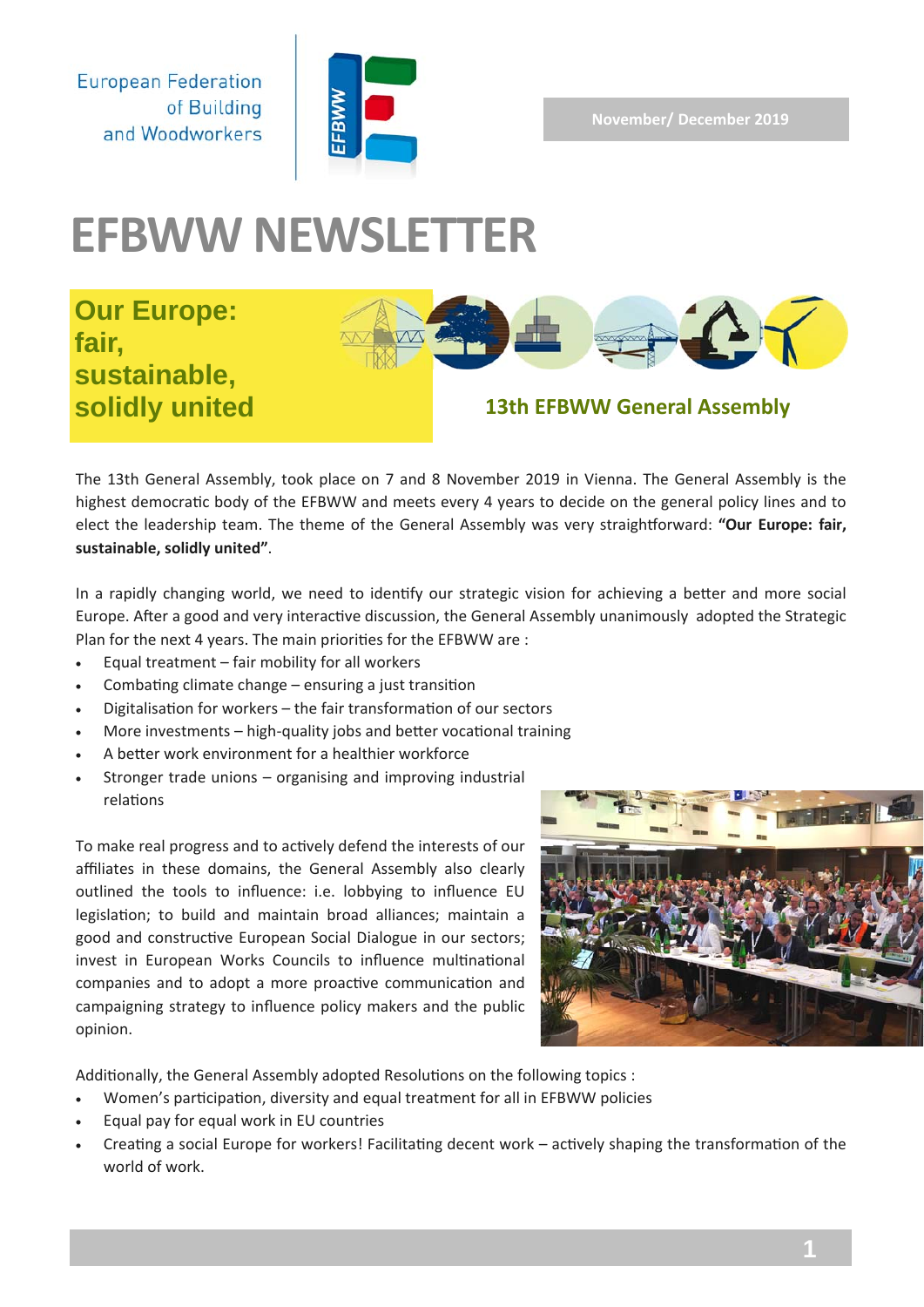The General Assembly also elected a new leadership team.

- Johan **LINDHOLM** (Byggnads, Sweden), EFBWW President
- Carsten **BURCKHARDT** (IG BAU, Germany), 1st Vice‐President
- Brahim **HILAMI** (AC ABVV, Belgium), 2nd Vice‐President
- Janna **MUD** (FNV, The Netherlands), 3rd Vice‐President
- Tom **DELEU** (ACV BIE, Belgium), General Secretary
- Gunde **ODGAARD** (3F, Denmark), President of the Standing Committee Building
- Mercedes **LANDOLFI** (FILLEA CGIL, Italy), President of the Standing Committee Wood/Furniture/Forestry.
- Christian **ROY** (F.O., France) and Christian FÖLZER (GBH, Austria) were elected as members of the EFBWW Auditing Committee.





Some 200 delegates and observers from the EFBWW affiliates were present. The General Assembly took place in a good and constructive spirit. The EFBWW wants to especially thank its Austrian affiliate, GBH, to be the co‐ host of this General Assembly

You can find the adopted documents (strategic plan, resolutions) on the EFBWW website under the item "Congress" (https://www.efbww.eu/start/congress/1-a).

#### **State of play in the EU discussion on minimum wages and collective bargaining**

In the political guidelines for the new European Commission, Ursula von der Leyen has stated that "within the *first 100 days of her mandate, she will propose a legal instrument to ensure that every worker in our Union has a fair minimum wage. This should allow for a decent living wherever they work"*. The discussions in the European Commission are underway.

The ETUC wants *"to engage robustly"* with the European Commission on this issue. To prepare for consultations and possible negotiations, the ETUC has tried to adopt a unified position with clear red lines, but allowing to make progress and fight back restrictions on collective bargaining created by the EU. However, the discussion on the possible legal instrument created several concerns, mainly linked to its potential impact on national systems of collective bargaining. The EFBWW and the other European industry federations (ETUFs) have adopted a careful approach in this debate, on the one hand not wanting to interfere directly in an ETUC debate, but on the other hand pushing for a consensus based position. A vote on such a contentious issue, potentially dividing the European trade union movement, should be avoided.

At the ETUC Executive Committee on 17 December, the broad range of opinions among the affiliates were in full display, from those who argued strongly for an EU Directive on minimum wages (in particular Eastern European and Irish colleagues), to those who argued strongly against a binding EU instrument on minimum wages (in particular Nordic colleagues). The result of the discussion was that the Executive Committee agreed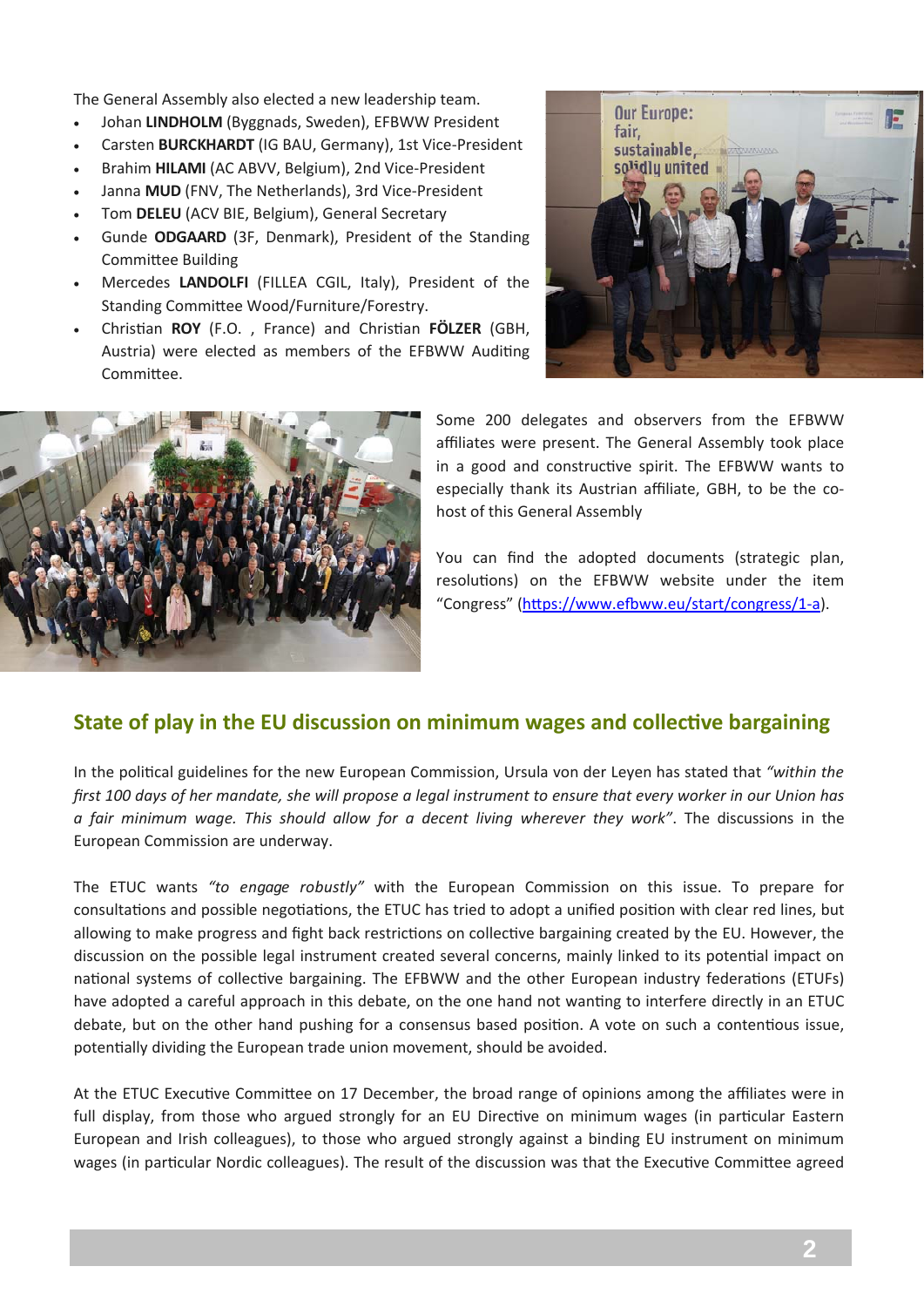with the ETUF position, and changed the name of the Draft Resolution to an "Orientation document", taking into account the discussion as it stands today. No proposed amendments to the document were discussed at the meeting. There was no vote.

To engage in future discussions, the EFBWW is preparing a more detailed position which will be based on the resolution demanding "equal pay for equal work in EU countries", which was adopted at the General Assembly in Vienna. EU member states have developed different wage setting mechanisms with collectively agreed minimum wages, statutory and collectively agreed minimum wages and a combination of these mechanisms. The EFBWW therefore supports a European approach that improves minimum wages in EU member states, while respecting the different labour market systems in each EU member state. The EFBWW position will primarily adopt a sectoral focus, i.e. with input from the sectors through the standing committees. The Presidium will prepare a draft position paper and will also discuss the procedure on how to consult and actively involve the Executive Committee in this topic. The Presidium meeting will take place on 29th January.

## **RegulaƟon 883 ‐ EU negoƟaƟons on CoordinaƟon of social security in a poliƟcal deadlock**

Currently, the interinstitutional negotiations on the Regulation on the coordination of social security systems are "blocked". The new European Parliament (EP) decided to resume the EU negotiations, on the basis of its old mandate. In order to achieve progress, the EP demonstrated flexibility, while standing firm on core issues which were designed to tackle cross-border social security fraud. As the Finnish Presidency has a rather rigid mandate, the negotiations between the two legislative bodies are put on hold.

The three main points still to be resolved are: the prior notification in case of posting of a worker (with the exception of 'business trips'); the notion of working time in case a worker works in two or more Member States (the so-called pluriactivity); and the general cross-border export of unemployment benefits. Obviously the most difficult issue is the export of the unemployment benefits. Here it should be noted that the mobility of jobseekers looking for work abroad is actually rather limited, only affecting approximately 2 out of 1,000 unemployed persons. As to the two other issues, a political compromise should be possible. The EFBWW is closely monitoring the negotiations.

#### **Asbestos in the European Parliament**

The new European Parliament (EP) has put asbestos on its priority agenda for the year 2020, 7 years after its last resolution and 10 years after the last revision of the EU asbestos directive. The legislative own-initiative report with the title "Protecting workers from asbestos" is the 2nd on the list in the work program of the Employment and Social Affairs Committee (EMPL) of the EP. With this report, the EP will ask the EU Commission to present a legislative proposal. The new President of the Commission Ursula von der Leyen has promised to take up legislative EP initiatives.

EMPL will decide on the timetable for this report, the rapporteur and shadow rapporteurs (those MEPs drafting and negotiating the content), in the 2nd half of January. It is now up to the EFBWW secretariat and the national affiliates to make this initiative a success for workers. Among the demands of the EFBWW are: digital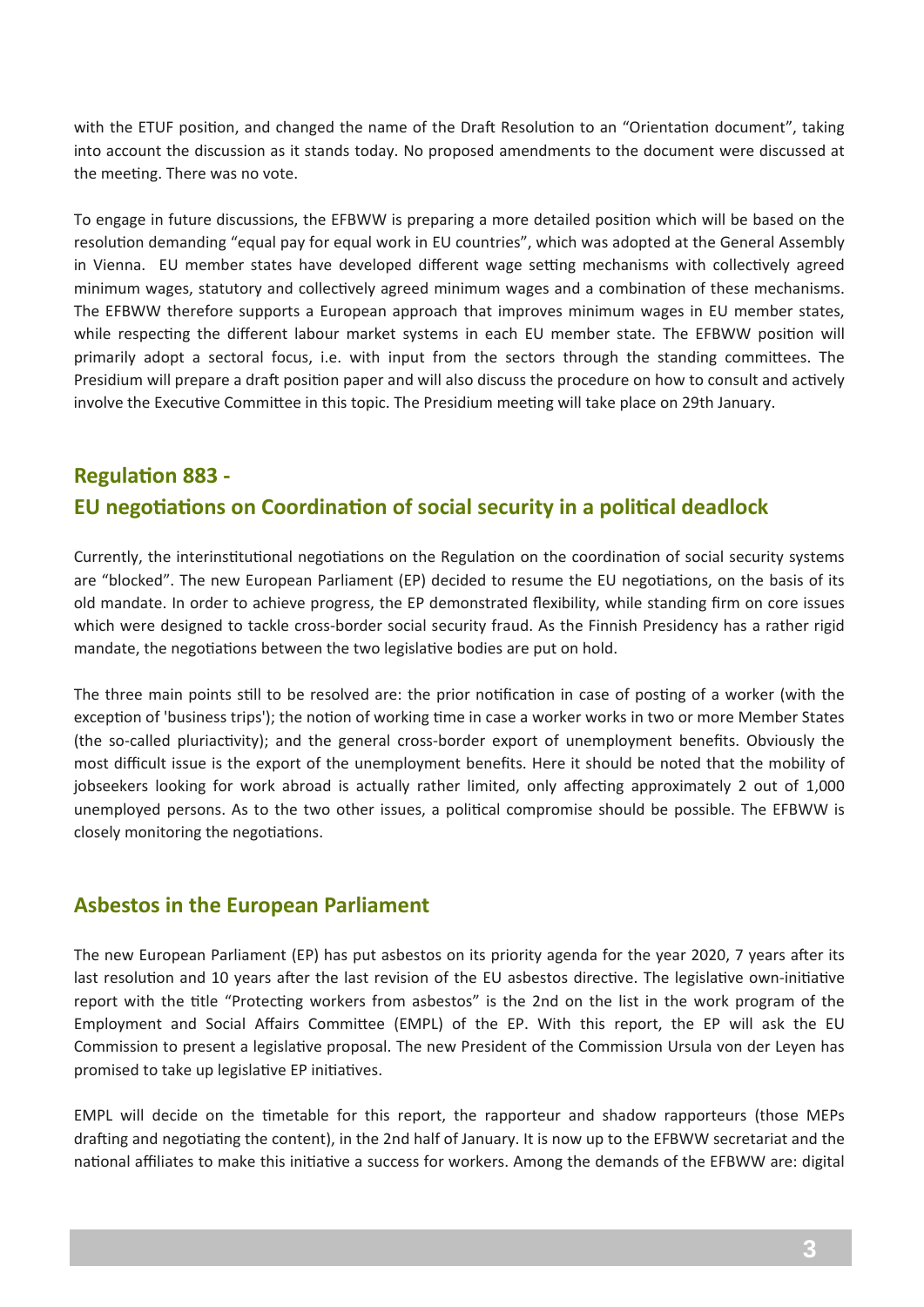asbestos registries for buildings in all EU countries, significantly lower occupational exposure limits and stricter EU minimum standards for the training of workers who (potentially) get in contact with asbestos.

The EFBWW works closely with its national affiliates, the ETUC OSH committee, ETUFs and self-support groups. Among others, the EFBWW will co-organize a conference with the European Economic and Social Committee (EESC) and a parliamentary breakfast in the EP on the topic next year. The dates for these events will be determined soon.



#### **COP25**

From 2‐13 December 2019 the 25th UN Climate Change Conference took place in Madrid, Spain. It featured the 25th session of the Conference of the Parties (COP 25) to the United Nations Framework Convention to Combat Climate Change (UNFCCC).

The COP25 was mandated by the UNFCCC to resolve the outstanding issues in the Climate Package, including: provisions under Article 6 of the Paris Agreement, which would allow countries to meet, in part, domestic mitigation goals through market mechanisms such as carbon markets; public registries for Nationally Determined Contributions (NDCs) to the Paris Agreement; communications of adaptation efforts under the Paris Agreement.

Trade Unions were disappointed with the final outcome of COP. Civil society observers were nearly put outside the process, parties decided on the bare minimum to keep the UNFCCC alive. During the COP some references to the gaps in the emission reduction and finance plans of the parties were made. A work program of the Forum on Response Measures that will deal with Just Transition and the creation of decent work and quality jobs has also been approved. The biggest discussion at the COP25 concerned Article 6 on market and nonmarket mechanisms. The focus of the parties was clearly not on upholding the objectives of the Paris Agreement, but on facilitating as much as possible trading emission rights. The Parties could not agree on a final joint text.

#### **Ratification Istanbul Convention**

The Council of Europe Convention on preventing and combating violence against women (the Istanbul Convention) is the first instrument in Europe to set legally binding standards specifically to prevent genderbased violence, support victims and punish perpetrators. The EU signed the Convention on 13th June 2017.

As of November 2019, all EU Member States have signed the Convention, and 21 have ratified it. Seven Member States still have not ratified it: Bulgaria, Czech Republic, Hungary, Lithuania, Latvia, Slovakia and the UK. In its resolution of November 2019, the European Parliament asked the Council to conclude the EU ratification of the Convention urgently, on the basis of a broad accession without any limitations, and condemned campaigns against the Convention based on deliberate misinterpretations.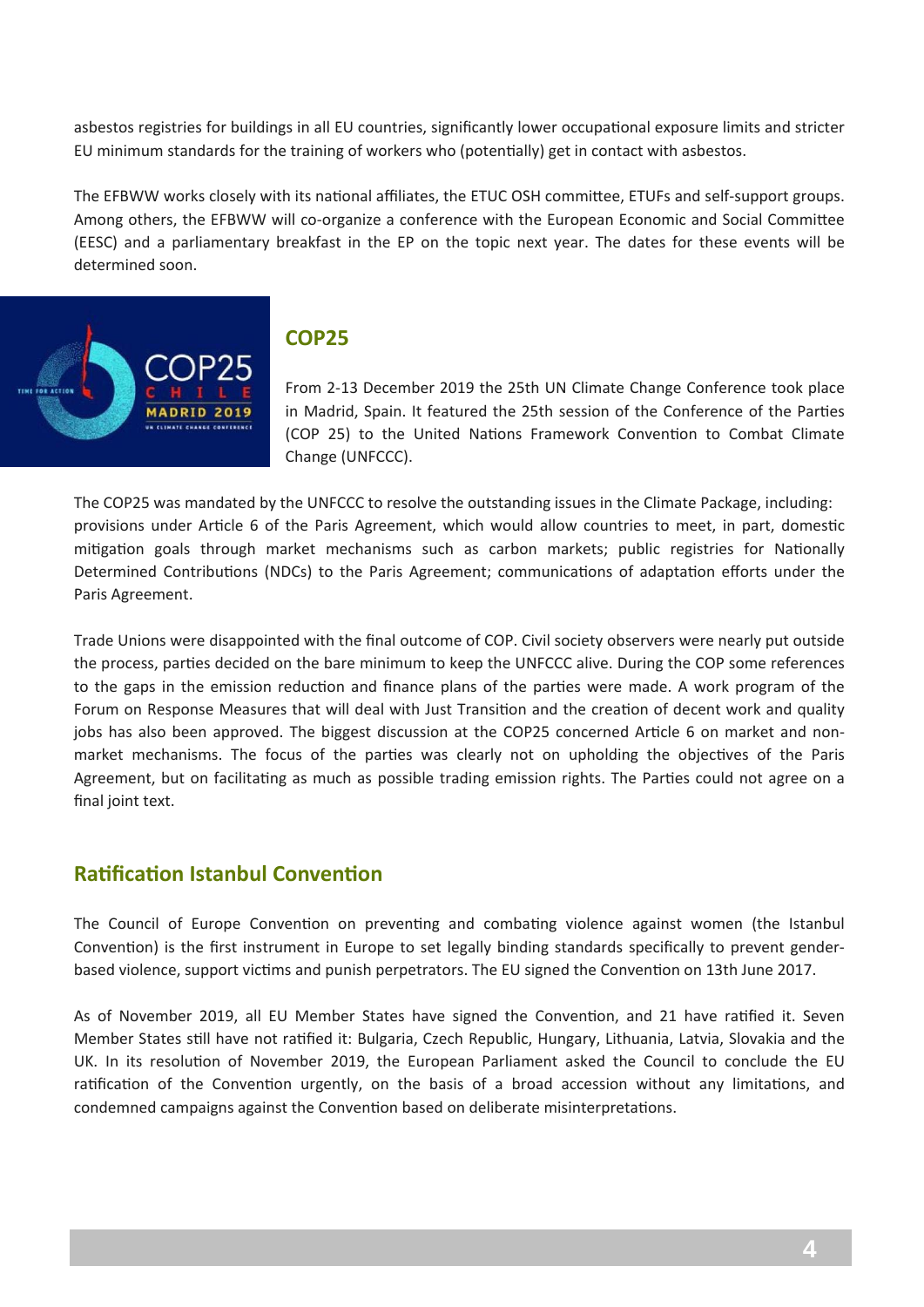### **EFBWW solidarity with the BWI campaign against union busting in Australia**

At the EFBWW General Assembly in Vienna, the EFBWW and its affiliates have shown their solidarity with the Australian trade union movement and the BWI campaign against union busting in Australia.

The BWI and the Australian trade unions are happy to announce that a new proposal from liberal‐right‐wing government parties to further restrict trade union rights in Australia was blocked. Under the guise of liability and integrity requirements, the government could very easily withdraw the recognition of trade unions and the protection of trade union representatives. Allegations, without evidence, could already initiate such a procedure. The Australian trade unions and leftist opposition parties had mobilized massively against the proposals for months. There was also a worldwide solidarity campaign from the international trade unions. The Australian trade unions are happy with this success, but are already preparing for the next battle.

More info: www.bwint.org/cms/news-72/anti-union-law-fails-to-pass-in-australia-1579

#### **More short news on OSH issues**

At the ETUC Committee on OSH the EFBWW has proposed that the following points should be added to the priority list for the next years: the recognition of non-melanoma skin cancer as an occupational disease; the transformation of the EU Recommendation on occupational diseases into a minimum directive; the focus on bitumen as one of the substances that needs to be covered by the CM-Directive. The ETUC Committee welcomed all three proposals.

Two social partner projects, submitted by the EFBWW have been accepted by the Commission. One project, introduced jointly with EPF (Panel Federation), will deal with the implementation of the Voluntary Formaldehyde Agreement. A second one, introduced jointly with FIEC (construction industry), will deal with Respirable Crystalline Silica.

#### **Vacancy : CommunicaƟon Officer for the EFBWW**

In line with the Strategic Priorities adopted at the General Assembly the EFBWW wants to reinforce its team with a Communication Officer. The new Communication Officer will coordinate the EFBWW press, communication and campaign activities and strategies. The Communication Officer will be based at the EFBWW office in Brussels.

Applications should be sent in English to gdpr@efbww.eu including a CV and a letter of motivation. Deadline for Application: 17 January 2020.

More info: www.efbww.eu/about-efbww/vacancies

Johan Lindholm Tom Deleu

EFBWW President 
EFBWW General Secretary